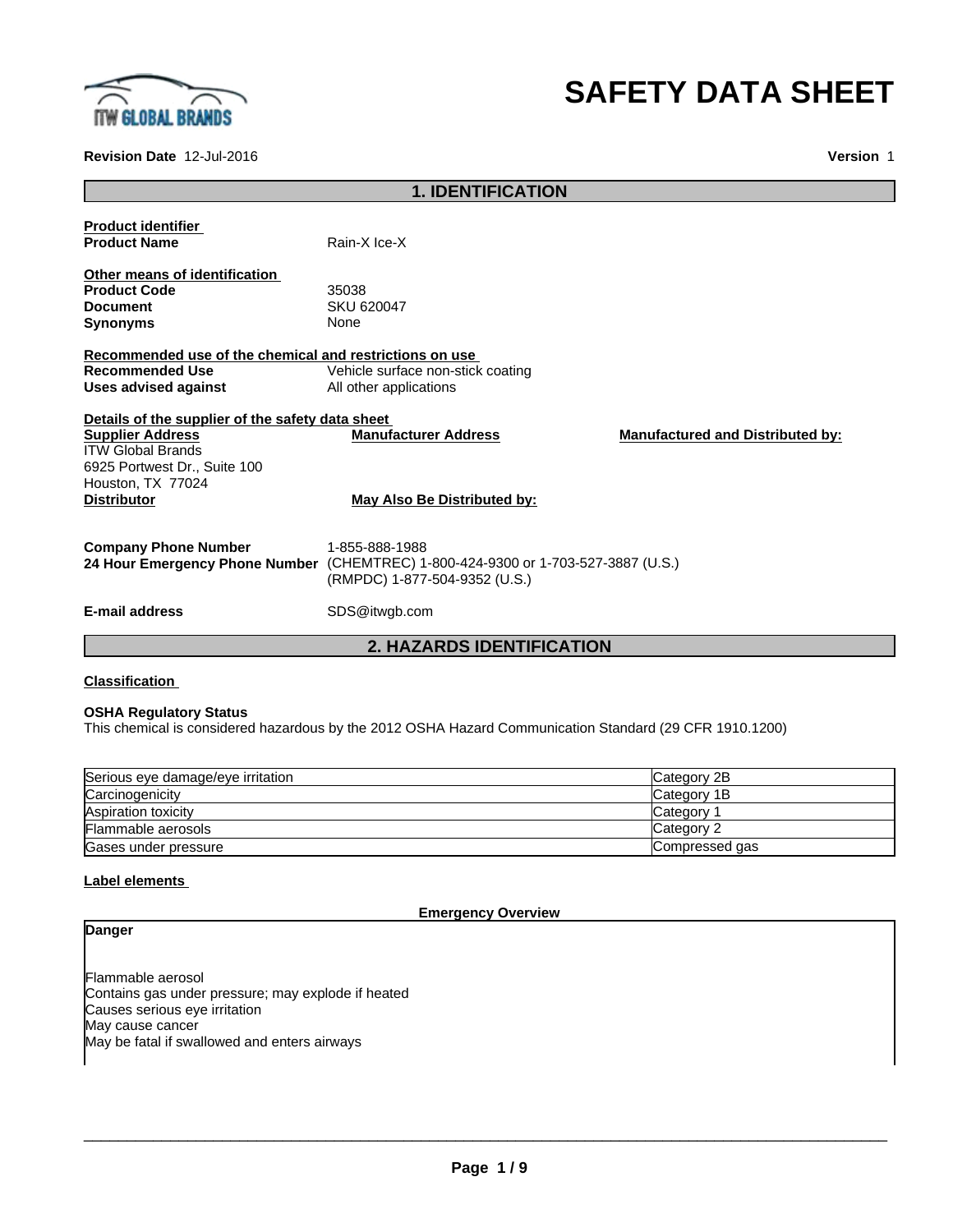

# **Precautionary Statements - Prevention**

Obtain special instructions before use Do not handle until all safety precautions have been read and understood Use personal protective equipment as required Wash face, hands and any exposed skin thoroughly after handling Wear eye/face protection Keep away from heat/sparks/open flames/hot surfaces. - No smoking Pressurized container may burst if heated Do not puncture or incinerate container Do not spray on an open flame or other ignition source Do not eat, drink or smoke when using this product Use only outdoors or in a well-ventilated area

# **Precautionary Statements - Response**

IF exposed or concerned: Get medical advice/attention IF SKIN irritation occurs: rinse thoroughly and get medical advice IF INHALED: Remove victim to fresh air and keep at rest

IF IN EYES: Rinse cautiously with water for several minutes. Remove contact lenses, if present and easy to do. Continue rinsing If eye irritation persists: Get medical advice/attention IF SWALLOWED: Immediately call a POISON CENTER or doctor/physician Do NOT induce vomiting

# **Precautionary Statements - Storage**

Store locked up Store in a well-ventilated place. Keep cool Do not expose to temperatures exceeding 122 °F (50 °C) Keep out of reach of children

#### **Precautionary Statements - Disposal**

Dispose of contents/container to an approved waste disposal plant

#### **Hazards not otherwise classified (HNOC)**

Not applicable

#### **Other Information**

- May be harmful in contact with skin
- May be harmful if swallowed

- Toxic to aquatic life

Unknown acute toxicity 1 % of the mixture consists of ingredient(s) of unknown toxicity

# **3. COMPOSITION/INFORMATION ON INGREDIENTS**

# **substance(s)**

| <b>Chemical Name</b>                  | <b>CAS No</b> | Weight-%  | <b>Trade Secret</b> |
|---------------------------------------|---------------|-----------|---------------------|
| DISTILLATES (PETROLEUM), HYDROTREATED | 64742-47-8    | $30 - 60$ |                     |
| _IGHT                                 |               |           |                     |
| PROPANE (PROPELLANT)                  | 74-98-6       | $10 - 30$ |                     |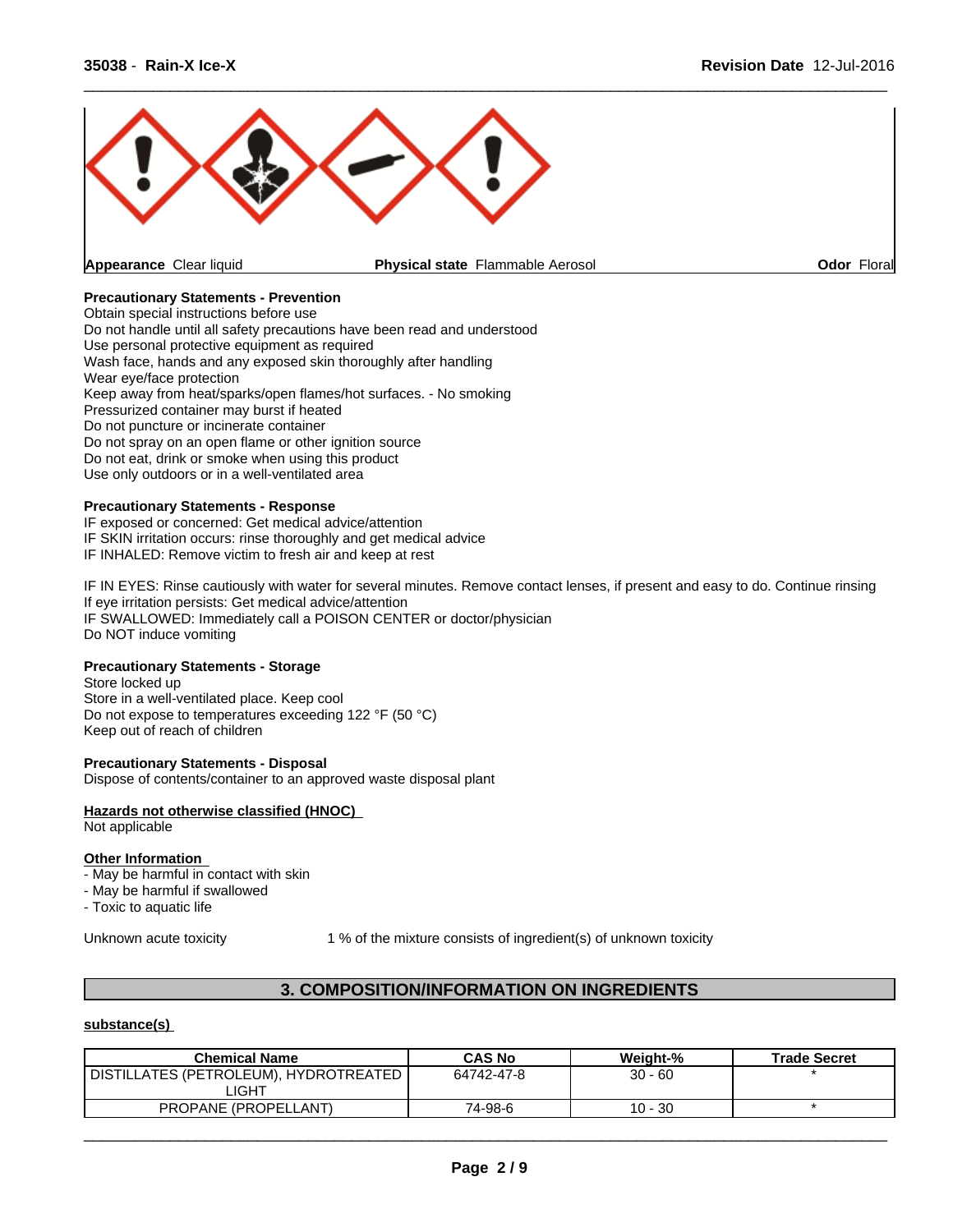| <b>OXANE</b><br>מח<br>YDIMETHYL<br>SII<br><b>JIMH</b><br>UL | $AB$ <sub>-62-0</sub><br>ົ້<br>9-2-%14ار<br>ື | 1 ጦ<br>n c<br>l U<br>υc |  |
|-------------------------------------------------------------|-----------------------------------------------|-------------------------|--|
| COHOL<br>ISOI<br><br>ט (<br>ົ∪⊵⊺<br><b>AL</b>               | -63.<br>c7<br>01<br>⊸ഠാ∹                      | $\sim$<br>1 C<br>ು∪     |  |
|                                                             | . .<br>_____                                  | .                       |  |

\*The exact percentage (concentration) of composition has been withheld as a trade secret.

 $\overline{\phantom{a}}$  ,  $\overline{\phantom{a}}$  ,  $\overline{\phantom{a}}$  ,  $\overline{\phantom{a}}$  ,  $\overline{\phantom{a}}$  ,  $\overline{\phantom{a}}$  ,  $\overline{\phantom{a}}$  ,  $\overline{\phantom{a}}$  ,  $\overline{\phantom{a}}$  ,  $\overline{\phantom{a}}$  ,  $\overline{\phantom{a}}$  ,  $\overline{\phantom{a}}$  ,  $\overline{\phantom{a}}$  ,  $\overline{\phantom{a}}$  ,  $\overline{\phantom{a}}$  ,  $\overline{\phantom{a}}$ 

# **4. FIRST AID MEASURES**

| Description of first aid measures                           |                                                                                                                                                                                                  |
|-------------------------------------------------------------|--------------------------------------------------------------------------------------------------------------------------------------------------------------------------------------------------|
| <b>General advice</b>                                       | Get medical advice/attention if you feel unwell.                                                                                                                                                 |
| Eye contact                                                 | IF IN EYES: Rinse cautiously with water for several minutes. Remove contact lenses, if<br>present and easy to do. Continue rinsing. If eye irritation persists: Get medical<br>advice/attention. |
| <b>Skin contact</b>                                         | IF ON SKIN:. Wash skin with soap and water. If skin irritation persists, call a physician.<br>Wash contaminated clothing before reuse.                                                           |
| <b>Inhalation</b>                                           | IF INHALED: Remove victim to fresh air and keep at rest in a position comfortable for<br>breathing. If symptoms persist, call a physician.                                                       |
| Ingestion                                                   | IF SWALLOWED:. Do NOT induce vomiting. Never give anything by mouth to an<br>unconscious person. Call a physician.                                                                               |
| Self-protection of the first aider                          | Use personal protective equipment as required. Avoid contact with skin, eyes or clothing.                                                                                                        |
| Most important symptoms and effects, both acute and delayed |                                                                                                                                                                                                  |
| <b>Symptoms</b>                                             | See section 2 for more information.                                                                                                                                                              |
|                                                             | Indication of any immediate medical attention and special treatment needed                                                                                                                       |
| Note to physicians                                          | Treat symptomatically.                                                                                                                                                                           |
|                                                             | <b>5. FIRE-FIGHTING MEASURES</b>                                                                                                                                                                 |

#### **Suitable extinguishing media** Use CO2, dry chemical, or foam, Alcohol resistant foam

### **Unsuitable extinguishing media**

Do not use a solid water stream as it may scatter and spread fire.

# **Specific hazards arising from the chemical**

Flammable. Contents under pressure and can explode when exposed to heat or flames.

**Explosion data**

**Sensitivity to Mechanical Impact** No information available. **Sensitivity to Static Discharge** May be ignited by friction, heat, sparks or flames.

#### **Protective equipment and precautions for firefighters**

As in any fire, wear self-contained breathing apparatus pressure-demand, MSHA/NIOSH (approved or equivalent) and full protective gear.

# **6. ACCIDENTAL RELEASE MEASURES**

**Personal precautions, protective equipment and emergency procedures**

**Personal precautions** ELIMINATE all ignition sources (no smoking, flares, sparks or flames in immediate area). Ensure adequate ventilation, especially in confined areas. Avoid contact with skin, eyes and inhalation of vapors. Extremely slippery when spilled. Use personal protective equipment as required.

#### **Environmental precautions**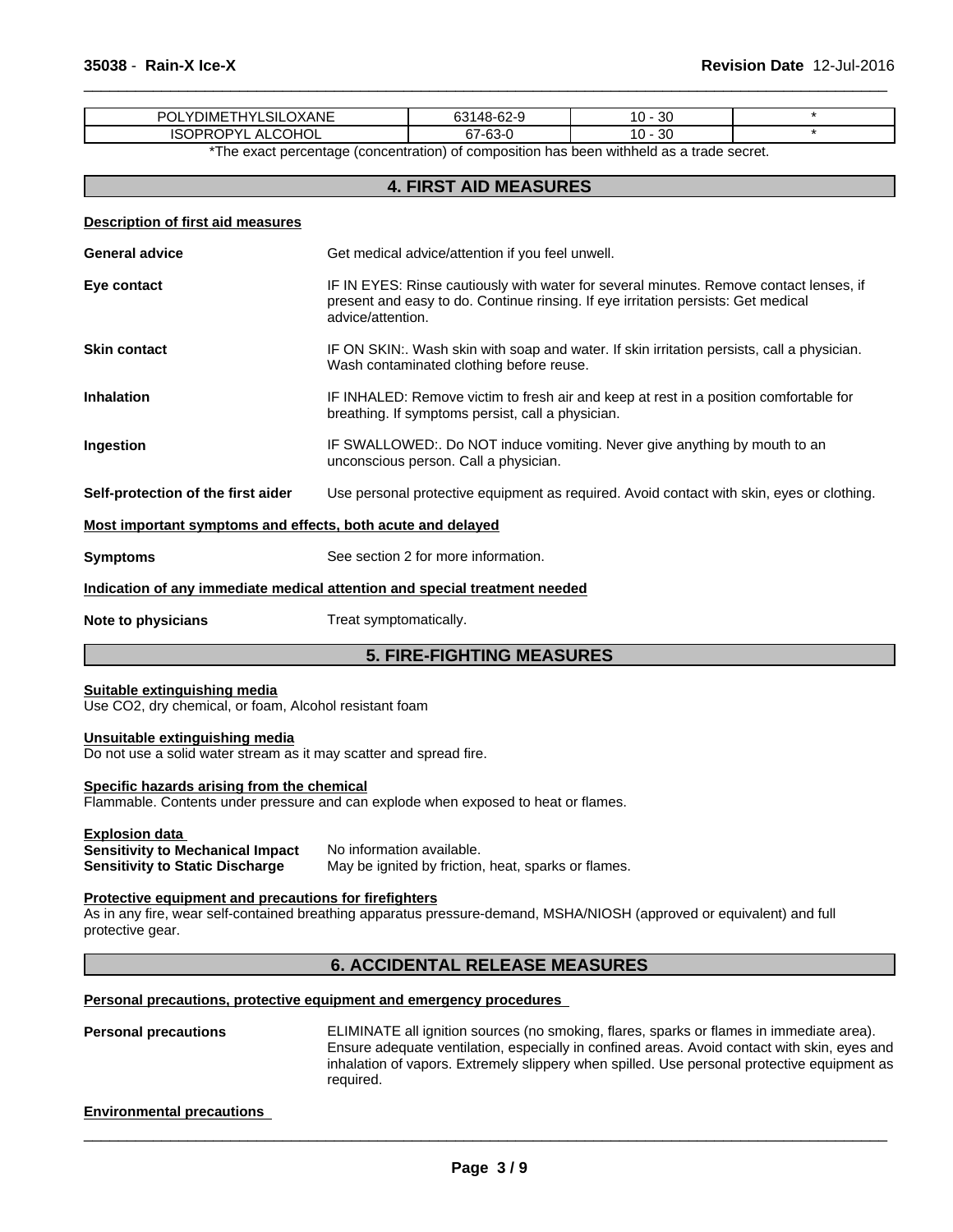| <b>Environmental precautions</b>                             | See Section 12 for additional ecological information. Do not flush into surface water or<br>sanitary sewer system.                                                                                                                                                                                                                                                                                     |  |  |
|--------------------------------------------------------------|--------------------------------------------------------------------------------------------------------------------------------------------------------------------------------------------------------------------------------------------------------------------------------------------------------------------------------------------------------------------------------------------------------|--|--|
| Methods and material for containment and cleaning up         |                                                                                                                                                                                                                                                                                                                                                                                                        |  |  |
| <b>Methods for containment</b>                               | Prevent further leakage or spillage if safe to do so.                                                                                                                                                                                                                                                                                                                                                  |  |  |
| Methods for cleaning up                                      | Ensure adequate ventilation. Soak up with inert absorbent material. Sweep up and shovel<br>into suitable containers for disposal.                                                                                                                                                                                                                                                                      |  |  |
| Prevention of secondary hazards                              | Clean contaminated objects and areas thoroughly observing environmental regulations.                                                                                                                                                                                                                                                                                                                   |  |  |
|                                                              | <b>7. HANDLING AND STORAGE</b>                                                                                                                                                                                                                                                                                                                                                                         |  |  |
| <b>Precautions for safe handling</b>                         |                                                                                                                                                                                                                                                                                                                                                                                                        |  |  |
| Advice on safe handling                                      | Avoid contact with eyes. Avoid breathing vapors or mists. Contents under pressure. Do not<br>puncture or incinerate cans. Do not stick pin or any other sharp object into opening on top<br>of can. Keep away from heat/sparks/open flames/hot surfaces. - No smoking. Ensure<br>adequate ventilation, especially in confined areas. Wash thoroughly after handling. Keep<br>out of reach of children. |  |  |
| Conditions for safe storage, including any incompatibilities |                                                                                                                                                                                                                                                                                                                                                                                                        |  |  |
| <b>Storage Conditions</b>                                    | Keep away from heat, sparks, flame and other sources of ignition (i.e., pilot lights, electric<br>motors and static electricity). Keep containers tightly closed in a dry, cool and<br>well-ventilated place. Protect from sunlight. Do not expose to temperatures exceeding 50<br>°C/122 °F. Keep locked up and out of reach of children.                                                             |  |  |
|                                                              |                                                                                                                                                                                                                                                                                                                                                                                                        |  |  |

 $\overline{\phantom{a}}$  ,  $\overline{\phantom{a}}$  ,  $\overline{\phantom{a}}$  ,  $\overline{\phantom{a}}$  ,  $\overline{\phantom{a}}$  ,  $\overline{\phantom{a}}$  ,  $\overline{\phantom{a}}$  ,  $\overline{\phantom{a}}$  ,  $\overline{\phantom{a}}$  ,  $\overline{\phantom{a}}$  ,  $\overline{\phantom{a}}$  ,  $\overline{\phantom{a}}$  ,  $\overline{\phantom{a}}$  ,  $\overline{\phantom{a}}$  ,  $\overline{\phantom{a}}$  ,  $\overline{\phantom{a}}$ 

# **8. EXPOSURE CONTROLS/PERSONAL PROTECTION**

# **Control parameters**

| <b>Exposure Guidelines</b> |                         |                                      |                              |
|----------------------------|-------------------------|--------------------------------------|------------------------------|
| <b>Chemical Name</b>       | <b>ACGIH TLV</b>        | <b>OSHA PEL</b>                      | <b>NIOSH IDLH</b>            |
| PROPANE (PROPELLANT)       | See Appendix F: Minimal | TWA: 1000 ppm                        | <b>IDLH: 2100 ppm</b>        |
| 74-98-6                    | Oxygen Content          | TWA: 1800 mg/m <sup>3</sup>          | TWA: 1000 ppm                |
|                            |                         | (vacated) TWA: 1000 ppm              | TWA: 1800 mg/m <sup>3</sup>  |
|                            |                         | (vacated) TWA: $1800 \text{ mg/m}^3$ |                              |
| <b>ISOPROPYL ALCOHOL</b>   | STEL: 400 ppm           | TWA: 400 ppm                         | IDLH: 2000 ppm               |
| 67-63-0                    | TWA: 200 ppm            | TWA: 980 mg/m <sup>3</sup>           | TWA: 400 ppm                 |
|                            |                         | (vacated) TWA: 400 ppm               | TWA: $980 \text{ mg/m}^3$    |
|                            |                         | (vacated) TWA: 980 mg/m <sup>3</sup> | STEL: 500 ppm                |
|                            |                         | (vacated) STEL: 500 ppm              | STEL: 1225 mg/m <sup>3</sup> |
|                            |                         | (vacated) STEL: 1225 mg/m $3$        |                              |

*NIOSH IDLH Immediately Dangerous to Life or Health*

**Other Information** Vacated limits revoked by the Court of Appeals decision in AFL-CIO v.OSHA, 965 F.2d 962 (11th Cir., 1992).

# **Appropriate engineering controls**

**Engineering Controls** Showers Eyewash stations Ventilation systems

# **Individual protection measures, such as personal protective equipment**

**Eye/face protection** Wear safety glasses with side shields (or goggles).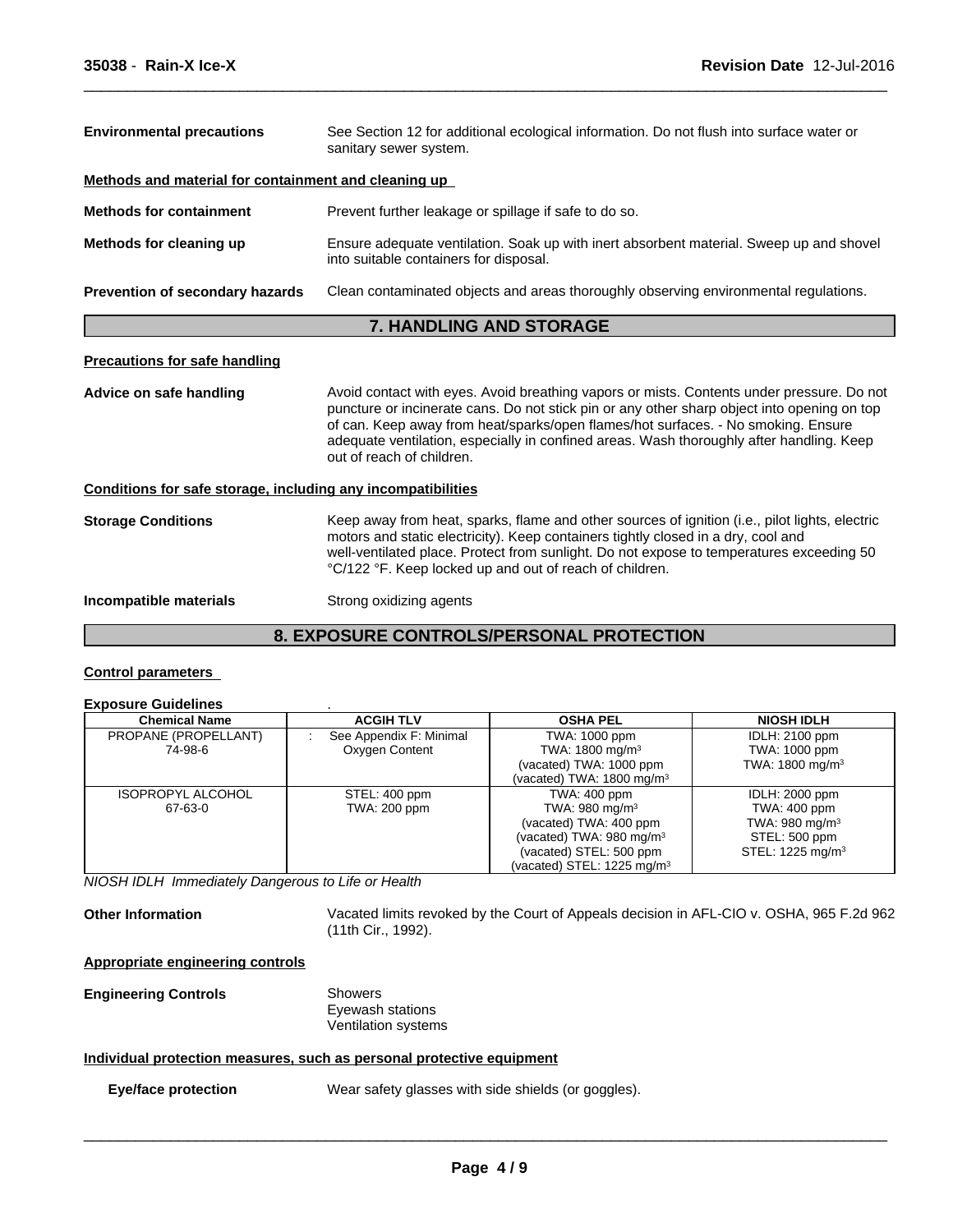**Skin and body protection** Wear protective natural rubber, nitrile rubber, Neoprene™ or PVC gloves. **Respiratory protection** Use NIOSH-approved air-purifying respirator with organic vapor cartridge or canister, as appropriate. **General Hygiene Considerations** Handle in accordance with good industrial hygiene and safety practice. Regular cleaning of equipment, work area and clothing is recommended.

 $\overline{\phantom{a}}$  ,  $\overline{\phantom{a}}$  ,  $\overline{\phantom{a}}$  ,  $\overline{\phantom{a}}$  ,  $\overline{\phantom{a}}$  ,  $\overline{\phantom{a}}$  ,  $\overline{\phantom{a}}$  ,  $\overline{\phantom{a}}$  ,  $\overline{\phantom{a}}$  ,  $\overline{\phantom{a}}$  ,  $\overline{\phantom{a}}$  ,  $\overline{\phantom{a}}$  ,  $\overline{\phantom{a}}$  ,  $\overline{\phantom{a}}$  ,  $\overline{\phantom{a}}$  ,  $\overline{\phantom{a}}$ 

# **9. PHYSICAL AND CHEMICAL PROPERTIES**

#### **Information on basic physical and chemical properties**

**Physical state** Flammable Aerosol **Appearance** Clear liquid<br> **Odor** Floral **Odor** Floral

**Odor threshold** No information available

| <b>Property</b>                  | Values                   | <b>Remarks</b> |
|----------------------------------|--------------------------|----------------|
| рH                               | No information available |                |
| Melting point / freezing point   | No information available |                |
| Boiling point / boiling range    | 82 °C / 180 °F (Liquid)  |                |
| <b>Flash point</b>               | 14 °C / 57 °F (Liquid)   | Flammat        |
| <b>Evaporation rate</b>          | No information available |                |
| Flammability (solid, gas)        | No information available |                |
| <b>Flammability Limit in Air</b> |                          |                |
| <b>Upper flammability limit:</b> | No information available |                |
| Lower flammability limit:        | No information available |                |
| Vapor pressure                   | No information available |                |
| <b>Vapor density</b>             | No information available |                |
| <b>Relative density</b>          | 6.48                     |                |
| <b>Water solubility</b>          | Insoluble in water       |                |
| Solubility in other solvents     | No information available |                |
| <b>Partition coefficient</b>     | No information available |                |
| <b>Autoignition temperature</b>  | No information available |                |
| <b>Decomposition temperature</b> | No information available |                |
| Kinematic viscosity              | No information available |                |
| <b>Dynamic viscosity</b>         | No information available |                |
| <b>Explosive properties</b>      | No information available |                |
| <b>Oxidizing properties</b>      | No information available |                |
| <b>Other Information</b>         |                          |                |
| <b>Softening point</b>           | No information available |                |
| Molecular weight                 | No information available |                |
| <b>VOC Content (%)</b>           | 84                       |                |
| <b>Density</b>                   | 0.776                    |                |
| <b>Bulk density</b>              | No information available |                |

# **Remarks • Method**<br>able

**Flammable Aerosol Contents under pressure** Flammable Aerosol Contents under pressure

# **10. STABILITY AND REACTIVITY**

**Reactivity** Stable under normal use

No data available

**Chemical stability** Stable under recommended storage conditions

# **Possibility of Hazardous Reactions**

None under normal processing.

#### **Conditions to avoid**

Keep away from all heat sources, open flames and other sources of ignition. Temperatures >50 °C / 122 °F.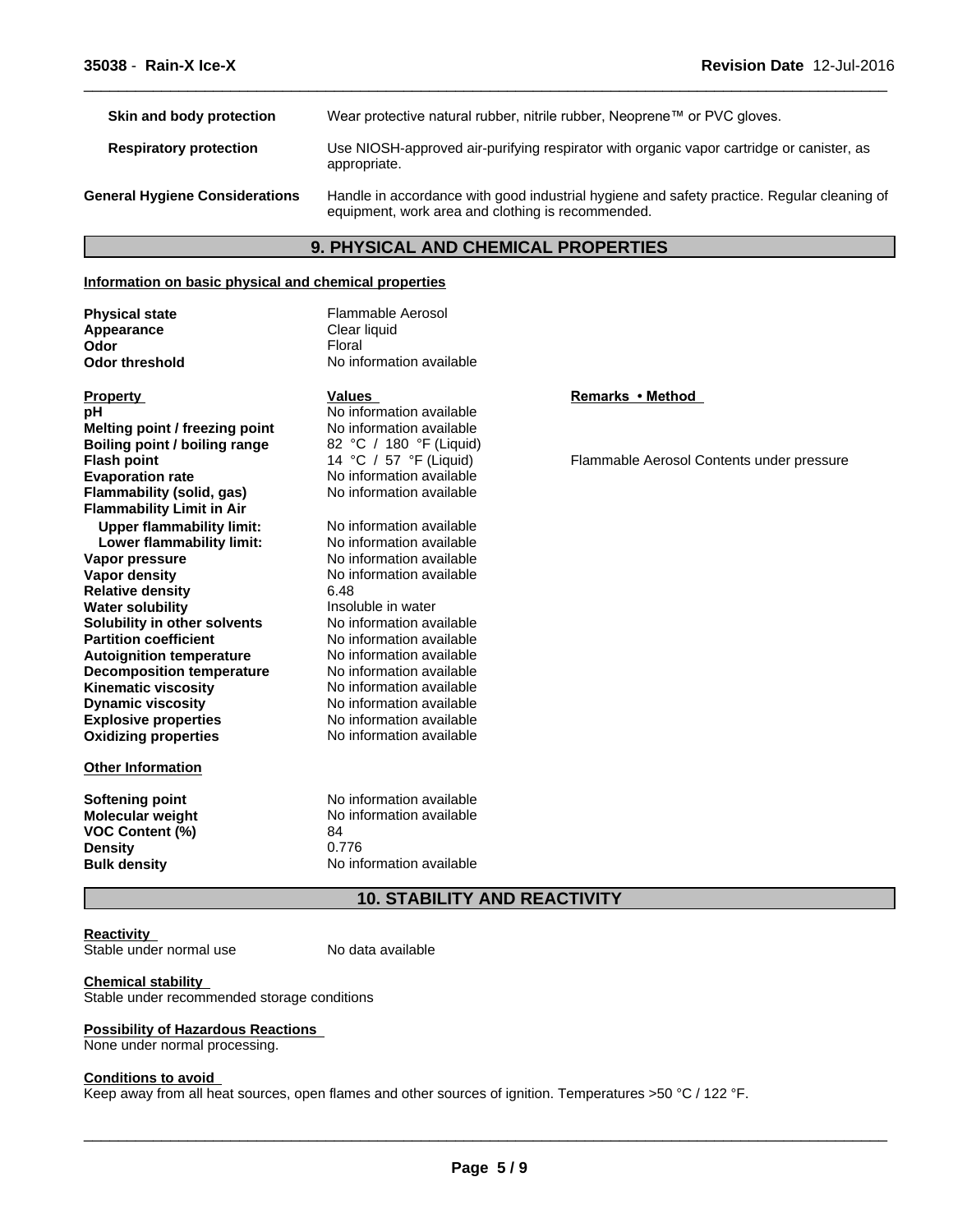# **Incompatible materials**

Strong oxidizing agents

### **Hazardous Decomposition Products**

Carbon oxides

# **11. TOXICOLOGICAL INFORMATION**

 $\overline{\phantom{a}}$  ,  $\overline{\phantom{a}}$  ,  $\overline{\phantom{a}}$  ,  $\overline{\phantom{a}}$  ,  $\overline{\phantom{a}}$  ,  $\overline{\phantom{a}}$  ,  $\overline{\phantom{a}}$  ,  $\overline{\phantom{a}}$  ,  $\overline{\phantom{a}}$  ,  $\overline{\phantom{a}}$  ,  $\overline{\phantom{a}}$  ,  $\overline{\phantom{a}}$  ,  $\overline{\phantom{a}}$  ,  $\overline{\phantom{a}}$  ,  $\overline{\phantom{a}}$  ,  $\overline{\phantom{a}}$ 

# **Information on likely routes of exposure**

| <b>Inhalation</b>   | May cause irritation of respiratory tract. May cause central nervous system depression with<br>nausea, headache, dizziness, vomiting, and incoordination. Intentional misuse by<br>deliberately concentrating and inhaling contents may be harmful or fatal. Aspiration into<br>lungs can produce severe lung damage. |
|---------------------|-----------------------------------------------------------------------------------------------------------------------------------------------------------------------------------------------------------------------------------------------------------------------------------------------------------------------|
| Eye contact         | Contact with eyes may cause irritation. May cause redness and tearing of the eyes.                                                                                                                                                                                                                                    |
| <b>Skin contact</b> | May cause skin irritation and/or dermatitis.                                                                                                                                                                                                                                                                          |
| Ingestion           | Ingestion may cause irritation to mucous membranes.                                                                                                                                                                                                                                                                   |
|                     |                                                                                                                                                                                                                                                                                                                       |

| <b>Chemical Name</b>        | Oral LD50                           | Dermal LD50             | <b>Inhalation LC50</b>                |
|-----------------------------|-------------------------------------|-------------------------|---------------------------------------|
| DISTILLATES (PETROLEUM),    | $>$ 5000 mg/kg (Rat)                | $>$ 2000 mg/kg (Rabbit) | $> 5.2$ mg/L (Rat) 4 h                |
| <b>IHYDROTREATED LIGHT</b>  |                                     |                         |                                       |
| 64742-47-8                  |                                     |                         |                                       |
| <b>PROPANE (PROPELLANT)</b> |                                     |                         | $= 658$ mg/L (Rat) 4 h                |
| 74-98-6                     |                                     |                         |                                       |
| <b>POLYDIMETHYLSILOXANE</b> | $> 24$ g/kg (Rat) $> 17$ g/kg (Rat) | > 2 g/kg (Rabbit)       |                                       |
| 63148-62-9                  |                                     |                         |                                       |
| <b>ISOPROPYL ALCOHOL</b>    | $= 1870$ mg/kg (Rat)                | $= 4059$ mg/kg (Rabbit) | $= 72600$ mg/m <sup>3</sup> (Rat) 4 h |
| 67-63-0                     |                                     |                         |                                       |

# **Information on toxicological effects**

**Symptoms** No information available.

# **Delayed and immediate effects as well as chronic effects from short and long-term exposure**

| <b>Sensitization</b>                                                                                                                                       | No information available.                          |                                                                                          |      |             |
|------------------------------------------------------------------------------------------------------------------------------------------------------------|----------------------------------------------------|------------------------------------------------------------------------------------------|------|-------------|
| Germ cell mutagenicity                                                                                                                                     | No information available.                          |                                                                                          |      |             |
| Carcinogenicity                                                                                                                                            |                                                    | The table below indicates whether each agency has listed any ingredient as a carcinogen. |      |             |
| <b>Chemical Name</b>                                                                                                                                       | <b>ACGIH</b>                                       | <b>IARC</b>                                                                              | NTP. | <b>OSHA</b> |
| <b>IISOPROPYL ALCOHOL</b><br>67-63-0                                                                                                                       |                                                    | Group 3                                                                                  |      | х           |
| Not classifiable as a human carcinogen<br>X - Present                                                                                                      | IARC (International Agency for Research on Cancer) | OSHA (Occupational Safety and Health Administration of the US Department of Labor)       |      |             |
| <b>Target Organ Effects</b>                                                                                                                                |                                                    | Central nervous system, Eyes, Respiratory system, Skin.                                  |      |             |
| The following values are calculated based on chapter 3.1 of the GHS document.<br>ATEmix (oral)<br><b>ATEmix (dermal)</b><br><b>ATEmix (inhalation-gas)</b> | 5316 mg/kg<br>3261 mg/kg<br>2432615 mg/l           |                                                                                          |      |             |

# **12. ECOLOGICAL INFORMATION**

# **Ecotoxicity**

16 % of the mixture consists of components(s) of unknown hazards to the aquatic environment

| <b>Chemical Name</b>      | Algae/aguatic plants | <b>Fish</b>                   | Crustacea                  |
|---------------------------|----------------------|-------------------------------|----------------------------|
| DISTILLATES (PETROLEUM),  |                      | 2.4: 96 h Oncorhynchus mykiss | 4720: 96 h Den-dronereides |
| <b>HYDROTREATED LIGHT</b> |                      | mg/L LC50 static 45: 96 h     | heteropoda mg/L LC50       |
| 64742-47-8                |                      | Pimephales promelas mg/L LC50 |                            |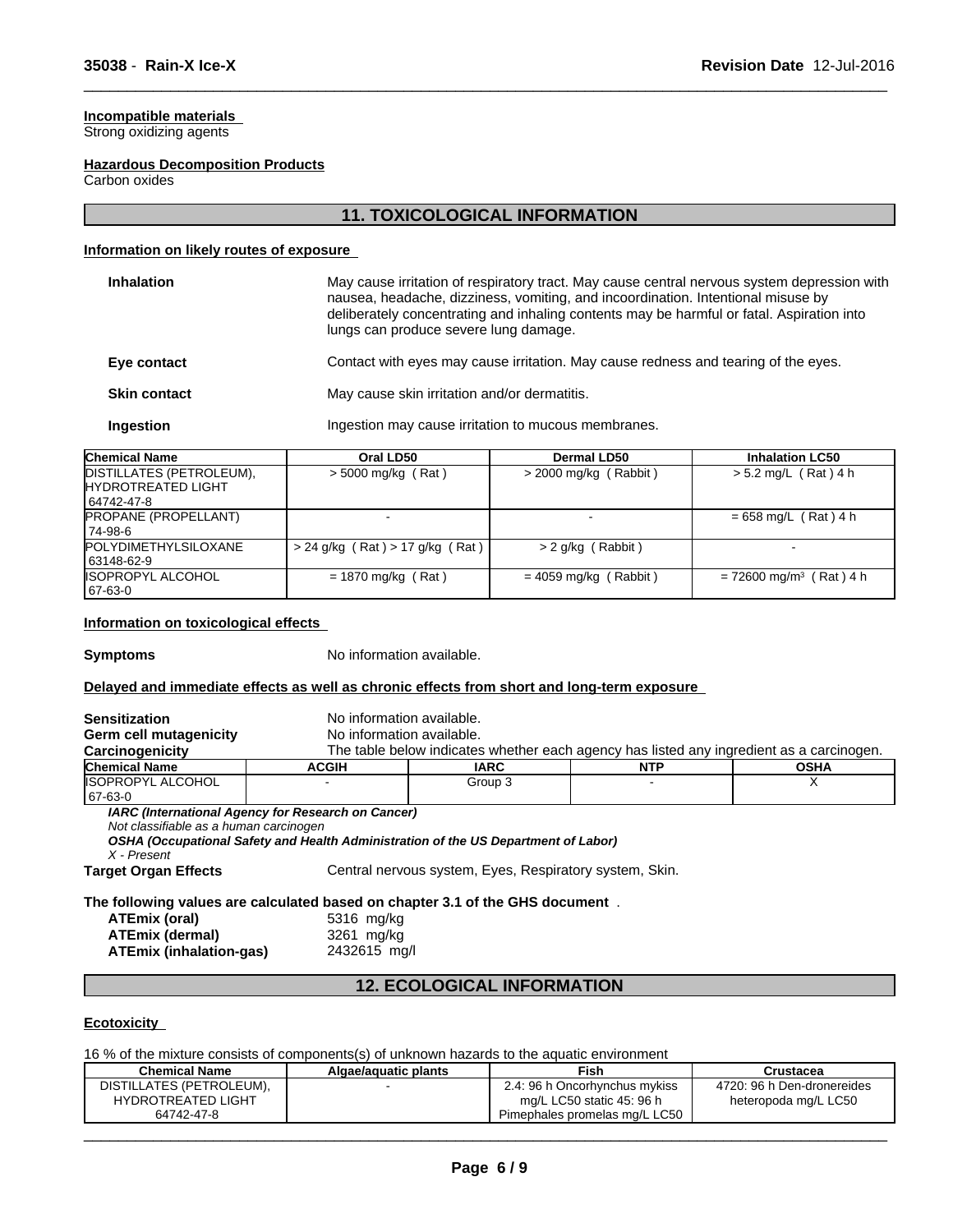|                          |                                  | flow-through 2.2: 96 h Lepomis<br>macrochirus mg/L LC50 static |                                |  |
|--------------------------|----------------------------------|----------------------------------------------------------------|--------------------------------|--|
| <b>ISOPROPYL ALCOHOL</b> | 1000: 96 h Desmodesmus           | 11130: 96 h Pimephales promelas                                | 13299: 48 h Daphnia magna mg/L |  |
| 67-63-0                  | subspicatus mg/L EC50 1000: 72 h | mg/L LC50 static 9640: 96 h                                    | EC50                           |  |
|                          | Desmodesmus subspicatus mg/L     | Pimephales promelas mg/L LC50                                  |                                |  |
|                          | EC50                             | flow-through 1400000: 96 h                                     |                                |  |
|                          |                                  | Lepomis macrochirus ug/L LC50                                  |                                |  |

 $\overline{\phantom{a}}$  ,  $\overline{\phantom{a}}$  ,  $\overline{\phantom{a}}$  ,  $\overline{\phantom{a}}$  ,  $\overline{\phantom{a}}$  ,  $\overline{\phantom{a}}$  ,  $\overline{\phantom{a}}$  ,  $\overline{\phantom{a}}$  ,  $\overline{\phantom{a}}$  ,  $\overline{\phantom{a}}$  ,  $\overline{\phantom{a}}$  ,  $\overline{\phantom{a}}$  ,  $\overline{\phantom{a}}$  ,  $\overline{\phantom{a}}$  ,  $\overline{\phantom{a}}$  ,  $\overline{\phantom{a}}$ 

# **Persistence and degradability**

No information available.

#### **Bioaccumulation**

None known.

# **Mobility**

Disperses in water.

| <b>Chemical Name</b>                | <b>Partition coefficient</b> |  |
|-------------------------------------|------------------------------|--|
| PROPANE (PROPELLANT)<br>74-98-6     | 2.3                          |  |
| <b>ISOPROPYL ALCOHOL</b><br>67-63-0 | 0.05                         |  |

# **Other adverse effects**

No information available

# **13. DISPOSAL CONSIDERATIONS**

## **Waste treatment methods**

| <b>Disposal of wastes</b>  | Recover or recycle if possible. Disposal should be in accordance with applicable regional.<br>national and local laws and regulations. |
|----------------------------|----------------------------------------------------------------------------------------------------------------------------------------|
| Contaminated packaging     | Do not reuse container.                                                                                                                |
| <b>US EPA Waste Number</b> | No information available                                                                                                               |

This product contains one or more substances that are listed with the State of California as a hazardous waste.

| .<br>Chemical Name                   | 'alifornia،<br><b>Hazardous Waste Status</b> |  |
|--------------------------------------|----------------------------------------------|--|
| <b>COHOL</b><br>∩DVI<br>12<br>╰<br>- | Toxic                                        |  |
| 67-63-0                              | 'anıtable                                    |  |

# **14. TRANSPORT INFORMATION**

**DOT** 

| UN/ID no<br>Proper shipping name:<br><b>Hazard Class</b>         | UN 1950<br>Aerosols, Limited Quantity (LQ)<br>2.1 |  |
|------------------------------------------------------------------|---------------------------------------------------|--|
| IATA<br>Proper shipping name:                                    | Do not ship by air                                |  |
| IMDG<br>UN/ID no<br>Proper shipping name:<br><b>Hazard Class</b> | UN 1950<br>Aerosols, Limited Quantity (LQ)<br>2.1 |  |

# **15. REGULATORY INFORMATION**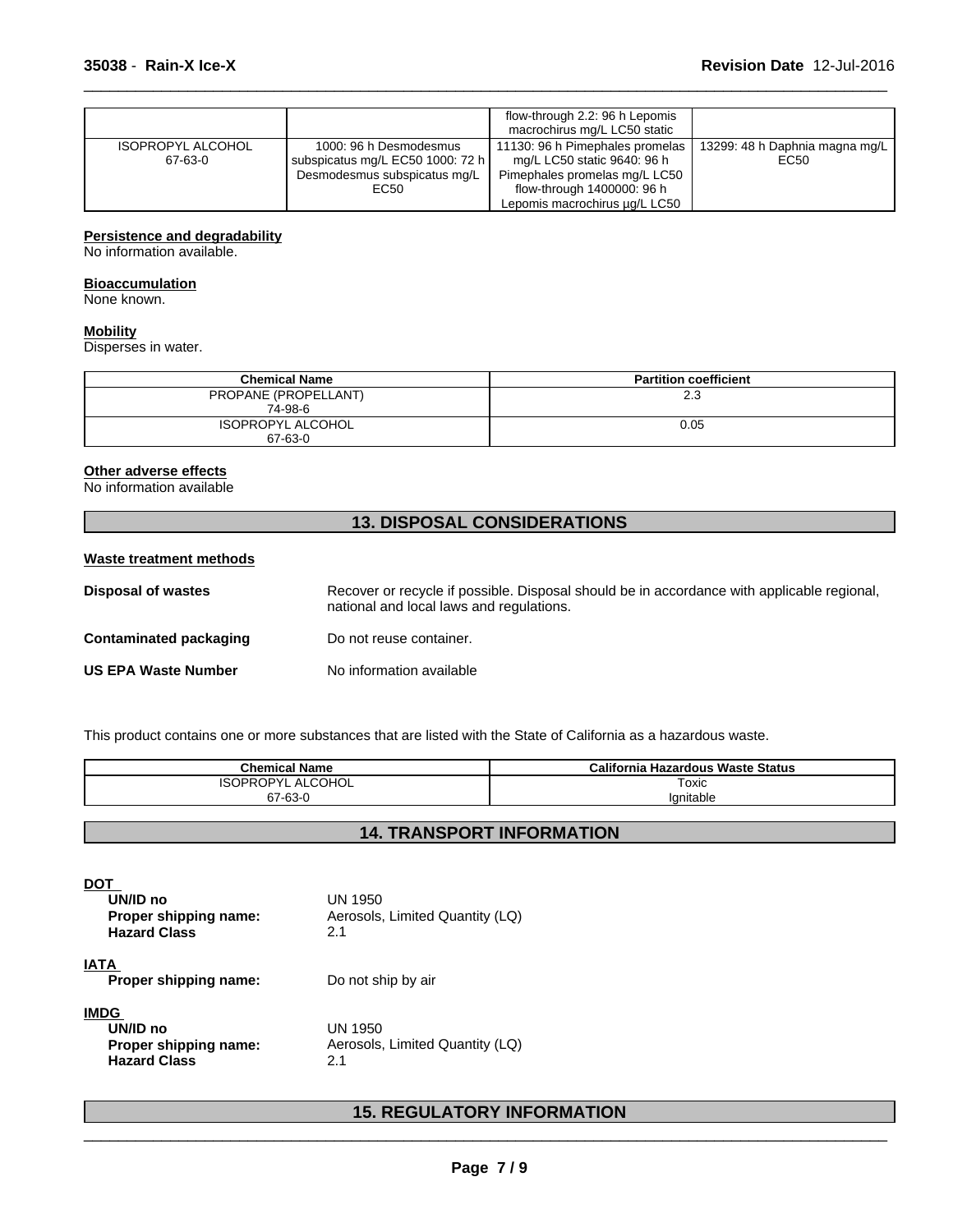#### **International Inventories**

| <b>TSCA</b>          | Complies       |  |
|----------------------|----------------|--|
| <b>DSL/NDSL</b>      | Complies       |  |
| <b>EINECS/ELINCS</b> | Not determined |  |
| <b>ENCS</b>          | Not determined |  |
| <b>IECSC</b>         | Not determined |  |
| <b>KECL</b>          | Not determined |  |
| <b>PICCS</b>         | Not determined |  |
| <b>AICS</b>          | Not determined |  |

# **Legend:**

**TSCA** - United States Toxic Substances Control Act Section 8(b) Inventory **DSL/NDSL** - Canadian Domestic Substances List/Non-Domestic Substances List **EINECS/ELINCS** - European Inventory of Existing Chemical Substances/European List of Notified Chemical Substances **ENCS** - Japan Existing and New Chemical Substances **IECSC** - China Inventory of Existing Chemical Substances **KECL** - Korean Existing and Evaluated Chemical Substances **PICCS** - Philippines Inventory of Chemicals and Chemical Substances **AICS** - Australian Inventory of Chemical Substances

# **US Federal Regulations**

# **SARA 313**

Section 313 of Title III of the Superfund Amendments and Reauthorization Act of 1986 (SARA). This product contains a chemical or chemicals which are subject to the reporting requirements of the Act and Title 40 of the Code of Federal Regulations, Part 372

 $\overline{\phantom{a}}$  ,  $\overline{\phantom{a}}$  ,  $\overline{\phantom{a}}$  ,  $\overline{\phantom{a}}$  ,  $\overline{\phantom{a}}$  ,  $\overline{\phantom{a}}$  ,  $\overline{\phantom{a}}$  ,  $\overline{\phantom{a}}$  ,  $\overline{\phantom{a}}$  ,  $\overline{\phantom{a}}$  ,  $\overline{\phantom{a}}$  ,  $\overline{\phantom{a}}$  ,  $\overline{\phantom{a}}$  ,  $\overline{\phantom{a}}$  ,  $\overline{\phantom{a}}$  ,  $\overline{\phantom{a}}$ 

| <b>SARA 313 - Threshold Values %</b> |  |
|--------------------------------------|--|
|                                      |  |
|                                      |  |
|                                      |  |
|                                      |  |
|                                      |  |
|                                      |  |
|                                      |  |
|                                      |  |

# **CWA** (Clean Water Act)

This product does not contain any substances regulated as pollutants pursuant to the Clean Water Act (40 CFR 122.21 and 40 CFR 122.42)

# **CERCLA**

This material, as supplied, does not contain any substances regulated as hazardous substances under the Comprehensive Environmental Response Compensation and Liability Act (CERCLA) (40 CFR 302) or the Superfund Amendments and Reauthorization Act (SARA) (40 CFR 355). There may be specific reporting requirements at the local, regional, or state level pertaining to releases of this material

# **US State Regulations**

# **California Proposition 65**

This product does not contain any Proposition 65 chemicals

# **U.S. State Right-to-Know Regulations**

| <b>Chemical Name</b>     | <b>New Jersey</b> | <b>Massachusetts</b> | Pennsylvania |
|--------------------------|-------------------|----------------------|--------------|
| <b>ISOPROPYL ALCOHOL</b> |                   |                      |              |
| 67-63-0                  |                   |                      |              |
| PROPANE (PROPELLANT)     |                   |                      |              |
| 74-98-6                  |                   |                      |              |

#### **U.S. EPA Label Information**

**EPA Pesticide Registration Number** Notapplicable

#### **WHMIS Hazard Class**

D2B - Toxic materials